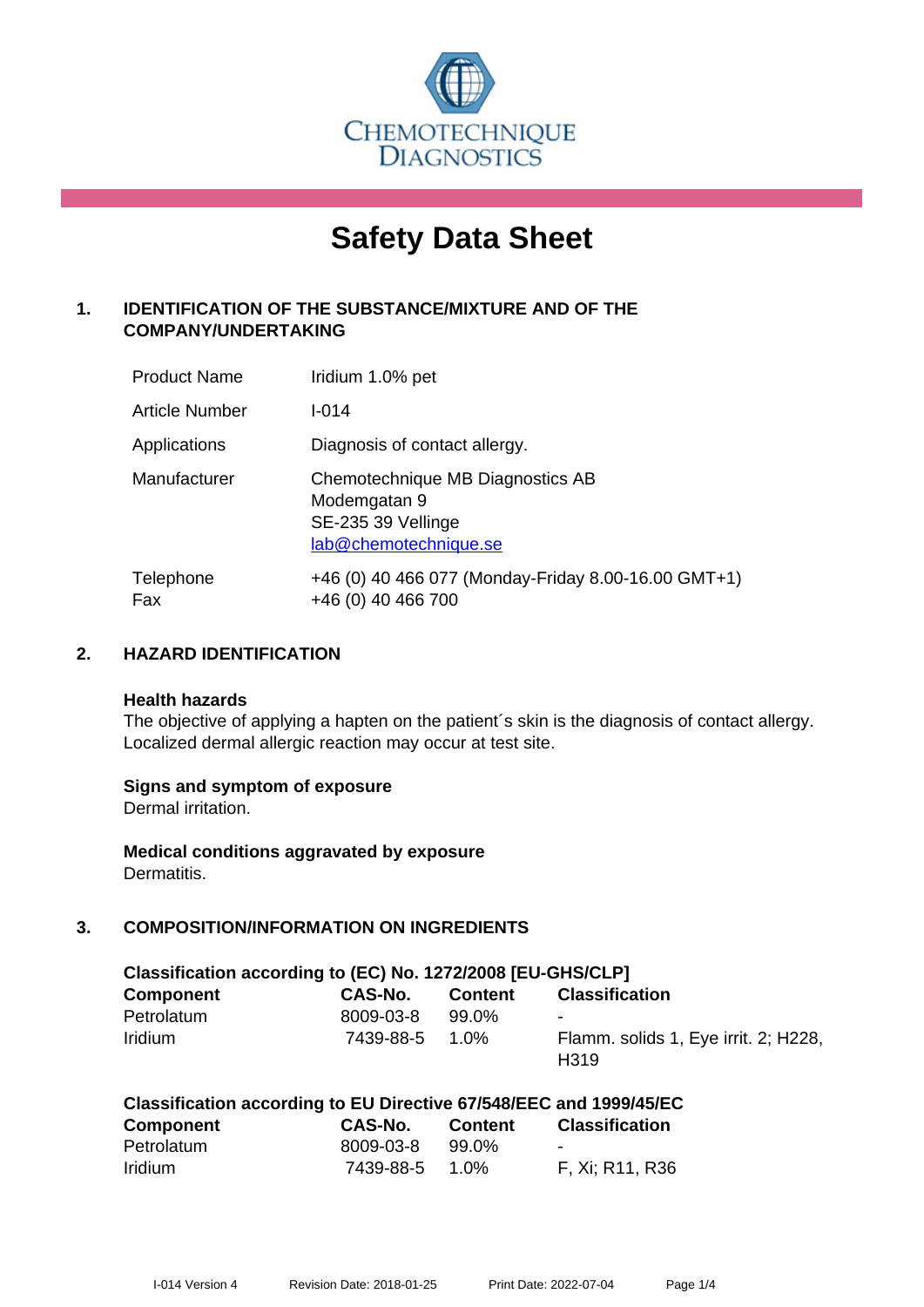## **4. FIRST AID MEASURES**

## **Emergency and first aid procedures**

Obtain medical attention.

# **5. FIRE-FIGHTING MEASURES\***

#### **Suitable extinguish media**

CO2, powder or water spray. Fight larger fires with water spray or alcohol resistant foam.

# **For safety reasons unsuitable extinguishing agents**

Water with full jet.

## **Special protective equipment for fire-fighters**

Wear self-contained respiratory protective device. Wear fully protective suit.

\*Data is shown for petrolatum only

## **6. ACCIDENTAL RELEASES MEASURES**

**Steps to be taken if material is released or spilled** Contain and place in a closed container.

# **7. HANDLING AND STORAGE**

**Precautions to be taken in handling and storage** Store dark at 5-8°C. Avoid extended exposure to light. FOR EXTERNAL USE ONLY.

# **8. EXPOSURE CONTROLS/PERSONAL PROTECTION**

**Respiratory protection** Not required.

**Ventilation** Local exhaust.

**Protective gloves** Disposal gloves.

#### **Eye protection** Not required with normal use.

## **Work/Hygienic practices**

Wash hands after each use.

## **9. PHYSICAL AND CHEMICAL PROPERTIES**

Odour **Odourless** 

Appearance Grey Semi-solid

Melting point\* 50-55° C Flash point\*  $>100^{\circ}$ C

Boiling point\* No data available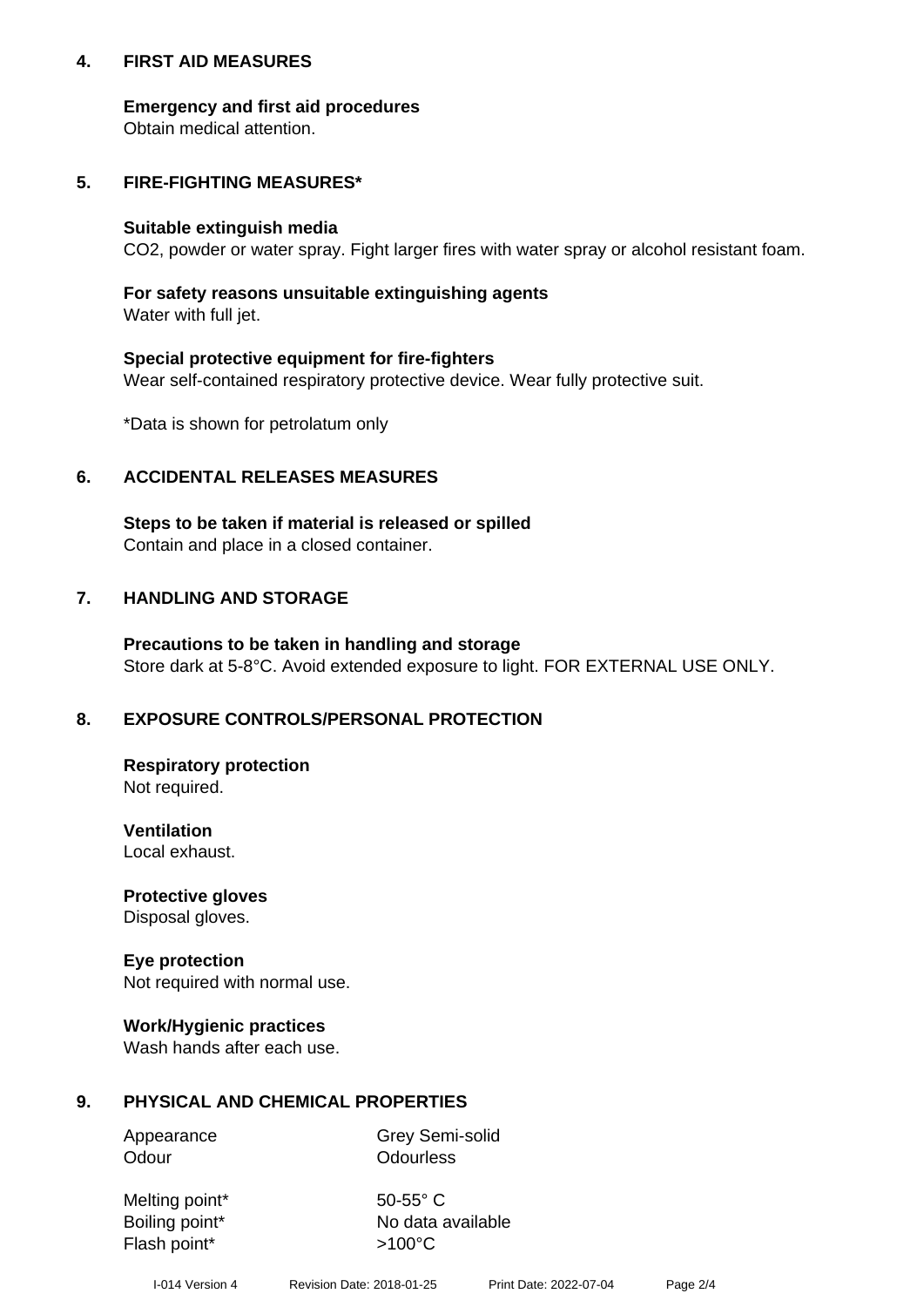Density\* No data available. Solubility in/Miscibility with Water\*

Self ignition\* Product does not self ignite. Danger of explosion\* Product does not present an explosion hazard. Insoluble

\*Data is shown for petrolatum only

# **10. STABILITY AND REACTIVITY**

#### **Incompability**

May react with strong oxidizing agents.

#### **Stability**

Stable at recommended storage conditions.

#### **Hazardous byproducts**

Combustion may generate CO, CO2 and other oxides.

**Hazardous polymerization**

Will not occur.

## **11. TOXICOLOGICAL INFORMATION**

No data available.

## **12. ECOLOGICAL INFORMATION**

No data available.

## **13. DISPOSAL CONSIDERATIONS**

#### **Waste disposal method**

Comply with federal, state/provincial and local regulation.

#### **14. TRANSPORT INFORMATION**

Not dangerous goods.

## **15. REGULATORY INFORMATION**

The classification is according to the latest editions of the EU lists, and extended by company and literature data.

#### **16. OTHER INFORMATION**

#### **Text of H-statements and R-phrases mentioned in Section 3**

| Flamm. solids 1  |                           | Flammable solids (Category 1) |          |
|------------------|---------------------------|-------------------------------|----------|
| Eye irrit. 2     |                           | Eye irritation (Category 2)   |          |
| H <sub>228</sub> |                           | Flammable solid               |          |
| H <sub>319</sub> |                           | Causes serious eye irritation |          |
| I-014 Version 4  | Revision Date: 2018-01-25 | Print Date: 2022-07-04        | Page 3/4 |